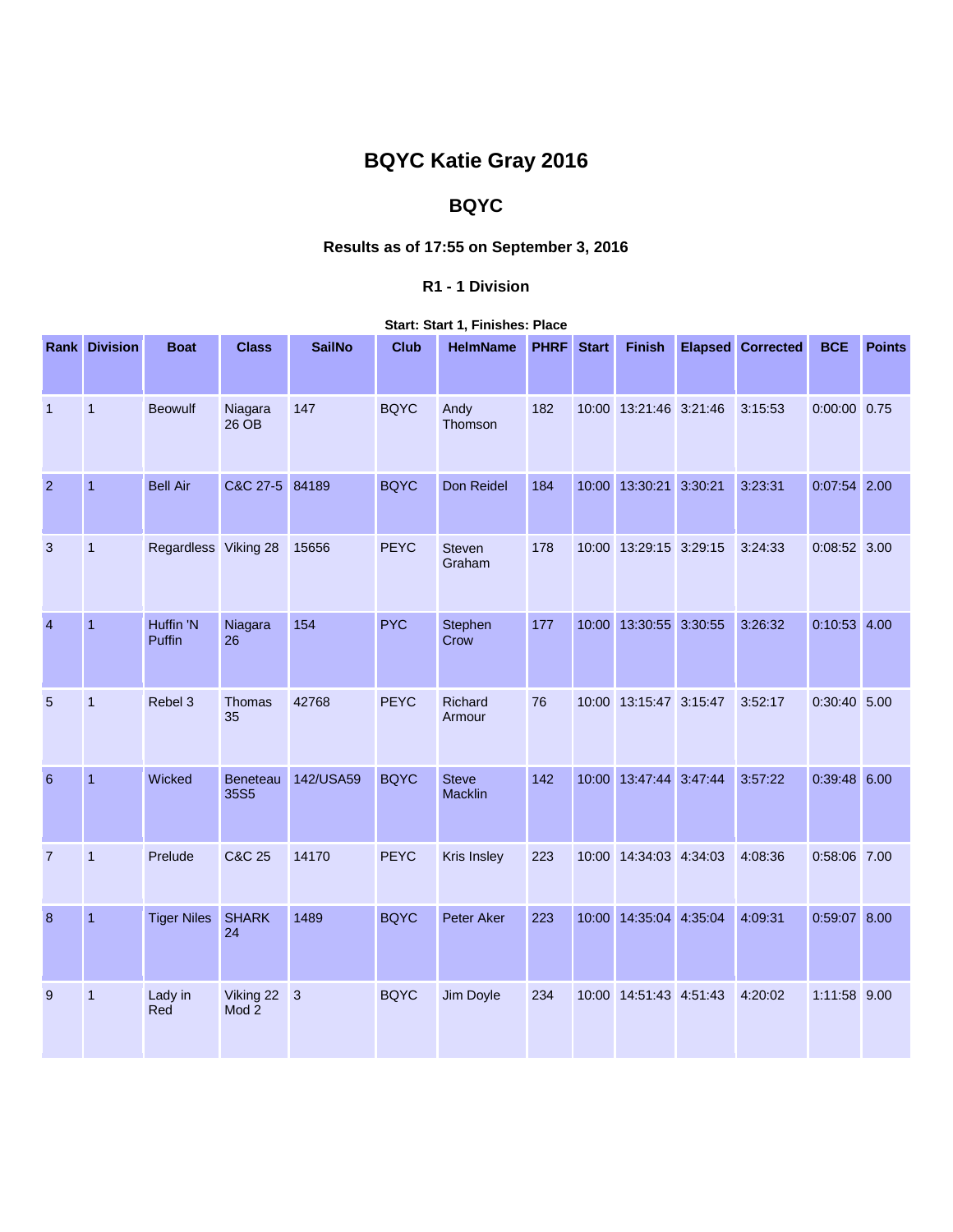|    | <b>Rank Division</b> | <b>Boat</b>            | <b>Class</b>                         | <b>SailNo</b>             | <b>Club</b>   | <b>HelmName</b>                | <b>PHRF</b> | <b>Start</b> | <b>Finish</b>          |            | <b>Elapsed Corrected</b> | <b>BCE</b>    | <b>Points</b> |
|----|----------------------|------------------------|--------------------------------------|---------------------------|---------------|--------------------------------|-------------|--------------|------------------------|------------|--------------------------|---------------|---------------|
| 10 | $\overline{1}$       | Panache                | C&C<br>Mega 30                       | 49                        | <b>BQYC</b>   | Paul Knutson 159               |             |              | 10:00 14:24:05 4:24:05 |            | 4:26:55                  | 1:10:16 10.00 |               |
| 11 | $\mathbf{1}$         | J24                    | J24                                  | 3880                      | <b>BQYC</b>   | Jeffs/Bressett 168             |             |              | 10:00 14:42:41 4:42:41 |            | 4:41:12                  | 1:25:45 11.00 |               |
| 12 | $\overline{1}$       | Time 1                 | <b>C&amp;C 29</b><br>Mk <sub>1</sub> | 586                       | <b>CFBTYC</b> | <b>Marty</b><br><b>Mathias</b> | 178         |              | 10:00 14:57:17 4:57:17 |            | 4:50:37                  | 1:36:54 12.00 |               |
| 13 | $\overline{1}$       | Mai Tai                | Viking 28                            | 4084                      | <b>PEYC</b>   | Harvey<br>Gottfried            | 184         |              |                        | <b>DNF</b> |                          |               | 17.00         |
| 13 | $\overline{1}$       | <b>Dream</b><br>Weaver | Cross 32<br>(Tri)                    | 26                        | <b>CFBTYC</b> | <b>Rick Tinga</b>              | 155         |              |                        | <b>DNF</b> |                          |               | 17.00         |
| 13 | $\mathbf{1}$         | Airush                 | <b>SHARK</b><br>24                   | 36                        | <b>BQYC</b>   | Dan Steinitz                   | 223         |              |                        | <b>DNF</b> |                          |               | 17.00         |
| 13 | $\overline{1}$       | Spankin<br>Mad         | 28                                   | Hawkfarm 26075/34068 BQYC |               | <b>Brian</b><br>Thomson        | 169         |              |                        | <b>DNF</b> |                          |               | 17.00         |
| 13 | $\mathbf{1}$         | <b>Bullet</b>          | <b>SHARK</b><br>24                   | 1840                      | <b>BQYC</b>   | M Pickering                    | 220         |              |                        | <b>DNF</b> |                          |               | 17.00         |

### **R1 - 3 Division**

#### **Start: Start 1, Finishes: Place**

|                | <b>Rank Division</b> | <b>Boat</b> | <b>Class</b>     | <b>SailNo</b> | <b>Club</b> | <b>HelmName</b>   | <b>PHRF</b> | <b>Start</b> | <b>Finish</b>          | <b>Elapsed Corrected</b> | <b>BCE</b>     | <b>Points</b> |
|----------------|----------------------|-------------|------------------|---------------|-------------|-------------------|-------------|--------------|------------------------|--------------------------|----------------|---------------|
| $\mathbf{1}$   | 3                    | Locura      | Catalina<br>30   | 2652          | <b>BQYC</b> | David<br>Eastcott | 196         |              | 10:00 13:42:05 3:42:05 | 3:30:34                  | $0:00:00$ 0.75 |               |
| $\overline{2}$ | 3                    | Genevieve   | Custom<br>C&C 42 | 44111         | <b>PEYC</b> | John Coull        | 96          | 10:00        | 13:23:50 3:23:50       | 3:52:06                  | $0:18:55$ 2.00 |               |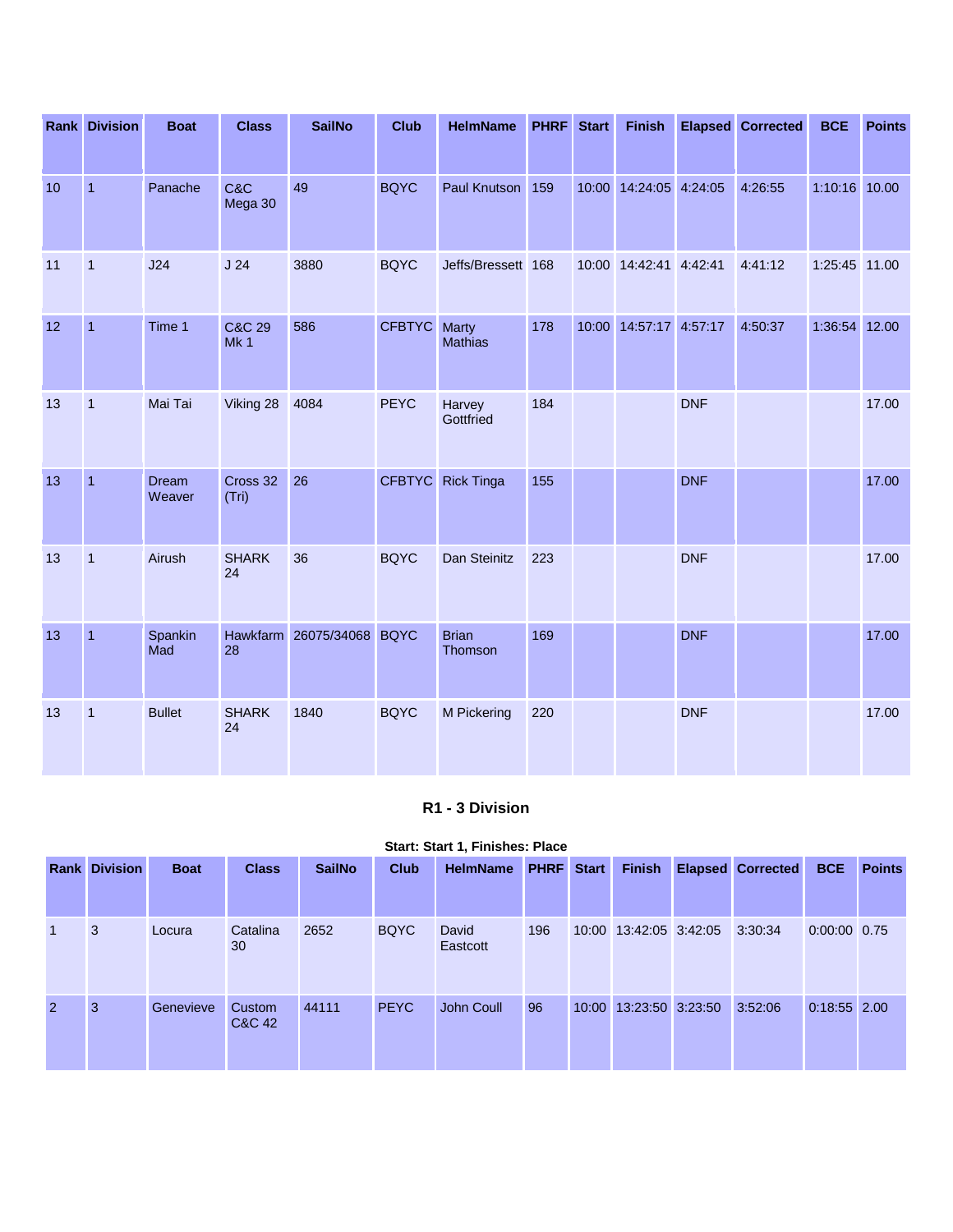|                  | <b>Rank Division</b> | <b>Boat</b>                        | <b>Class</b>          | <b>SailNo</b>   | <b>Club</b>   | <b>HelmName</b>               | <b>PHRF</b> | <b>Start</b> | <b>Finish</b>          |            | <b>Elapsed Corrected</b> | <b>BCE</b>     | <b>Points</b> |
|------------------|----------------------|------------------------------------|-----------------------|-----------------|---------------|-------------------------------|-------------|--------------|------------------------|------------|--------------------------|----------------|---------------|
| 3                | $\mathfrak{S}$       | Kemosabe                           | Ranger 23 43209       |                 | <b>PEYC</b>   | <b>Mike</b><br><b>Bowland</b> | 264         |              | 10:00 14:51:55 4:51:55 |            | 4:08:29                  | 0:44:33 3.00   |               |
| $\overline{4}$   | 3                    | <b>Irish Rover</b><br>$\mathbf{m}$ | Catalina<br>30 TRBS   | 6135            | <b>BQYC</b>   | Evan<br>Sullivan              | 208         |              | 10:00 14:32:57 4:32:57 |            | 4:13:41                  | $0:46:24$ 4.00 |               |
| 5                | 3                    | Won By<br>One                      | Hunter<br><b>25SD</b> | H <sub>25</sub> | <b>BQYC</b>   | Michael<br>Krock              | 263         |              | 10:00 14:58:45 4:58:45 |            | 4:14:41                  | 0:51:46 5.00   |               |
| 6                | $\mathbf{3}$         | Fox on the<br>Run                  | Niagara<br>31         | 12              | <b>PEYC</b>   | <b>Gordon Fox</b>             | 197         |              | 10:00 14:41:05 4:41:05 |            | 4:26:03                  | 0:58:38 6.00   |               |
| $\overline{7}$   | $\mathfrak{S}$       | Susie Q                            | Tanzer 22             | 533?/None PEYC  |               | Robert<br>Quaiff              | 247         |              | 10:00 15:10:50 5:10:50 |            | 4:31:32                  | 1:09:48 7.00   |               |
| $\boldsymbol{8}$ | $\mathbf{3}$         | <b>Tzarina</b>                     | <b>C&amp;C 34</b>     | 64105           | <b>PEYC</b>   | <b>Brent</b><br>McDonald      | 195         |              | 10:00 14:47:43 4:47:43 |            | 4:33:15                  | 1:06:00 8.00   |               |
| 9                | 3                    | <b>Skye</b>                        | Grampian<br>26        | 959             |               | CFBTYC John Fear              | 243         |              | 10:00 15:11:02 5:11:02 |            | 4:33:23                  | 1:11:29 9.00   |               |
| 10               | $\overline{3}$       | Green<br>Onion                     | Shark 24              | 99              | <b>CFBTYC</b> | Stephen<br><b>Brown</b>       | 236         |              |                        | <b>DNF</b> |                          |                | 22.00         |
| 10               | 3                    | <b>Water Lily</b>                  | Tanzer 22             | <b>TBA</b>      | <b>BQYC</b>   | Jonathan<br>Mau               | 246         |              |                        | <b>DNF</b> |                          |                | 22.00         |
| 10               | $\overline{3}$       | Ryland<br>Marie                    | Hunter<br>Vision 32   | <b>HC64</b>     | <b>BQYC</b>   | Peter<br>Schilling            | 200         |              |                        | <b>DNF</b> |                          |                | 22.00         |
| 10               | $\mathbf{3}$         | Getzaweigh Cal 29                  |                       | 207             | <b>BQYC</b>   | Jim<br>Nicklasson             | 219         |              |                        | <b>DNF</b> |                          |                | 22.00         |
| 10               | $\overline{3}$       | Chopin<br>Express                  | Kelt 7.6              | 427             | <b>PEYC</b>   | Angus Ross                    | 250         |              |                        | <b>DNF</b> |                          |                | 22.00         |